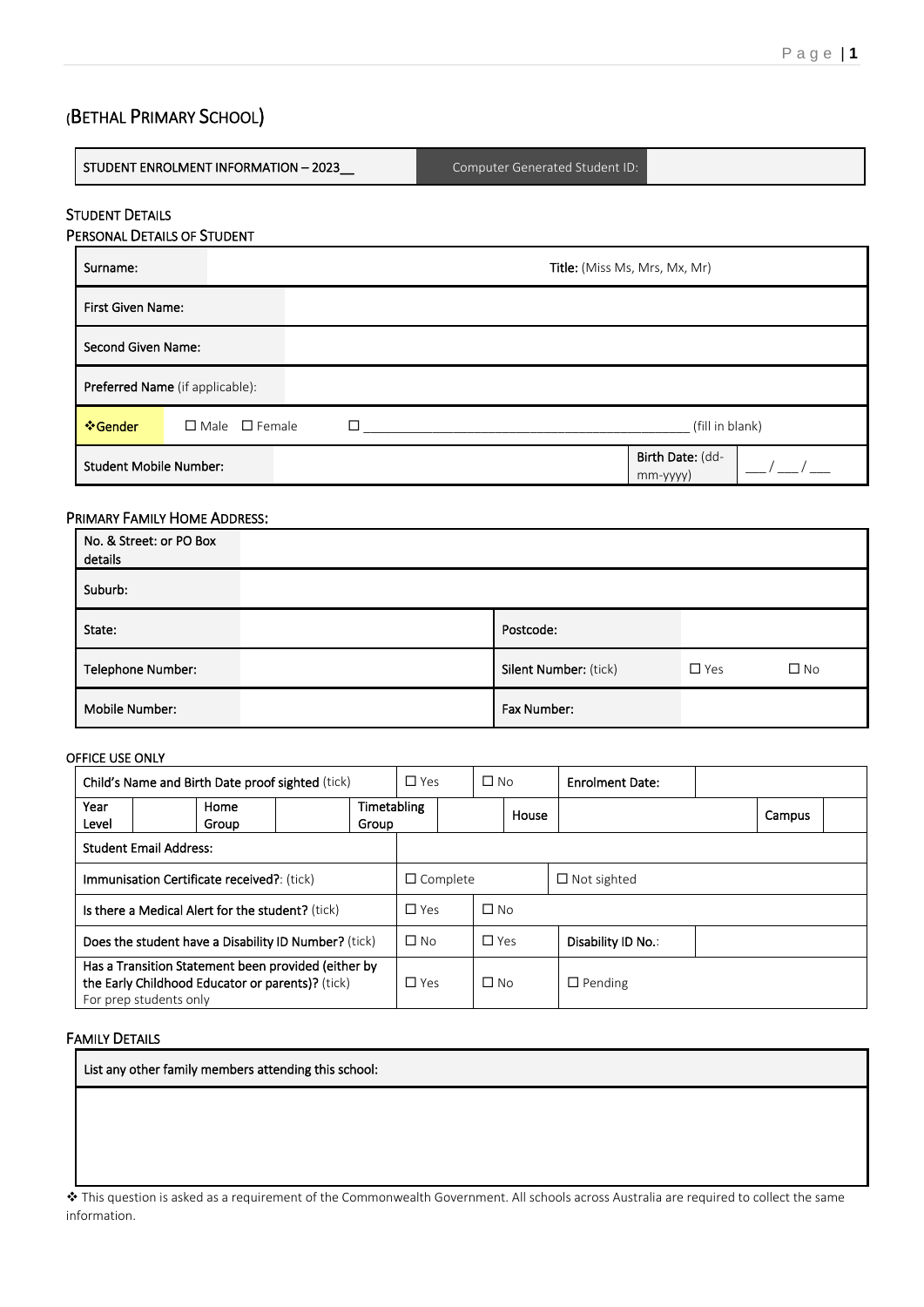#### PRIMARY FAMILY DETAILS

NOTE: The 'PRIMARY' Family is: "the family or parent the student mostly lives with". Additional and Alternative family forms are available from the school if this is required. These additional forms are designed to cater for varying family circumstances.

#### ADULT A DETAILS (PRIMARY CARER):

#### ADULT B DETAILS:

| $\square$ Female $\square$                                                     | $\square$ Female $\square$                                           |
|--------------------------------------------------------------------------------|----------------------------------------------------------------------|
| fill in                                                                        | fill in                                                              |
| Gender:                                                                        | Gender:                                                              |
| $\square$ Male                                                                 | $\square$ Male                                                       |
| blank                                                                          | blank                                                                |
| Title: (Ms, Mrs, Mr, Mx, Dr etc)                                               | Title: (Ms, Mrs, Mr, Mx, Dr etc)                                     |
| Legal Surname:                                                                 | Legal Surname:                                                       |
| Legal First Name:                                                              | Legal First Name:                                                    |
| What is Adult A's occupation?                                                  | What is Adult B's occupation?                                        |
| Who is Adult A's employer?                                                     | Who is Adult B's employer?                                           |
| In which country was Adult A born?                                             | In which country was Adult B born?                                   |
| $\square$ Australia                                                            | $\Box$ Australia                                                     |
| $\Box$ Other (please specify):                                                 | $\Box$ Other (please specify):                                       |
| * Does Adult A speak a language other than English at home? (If                | Does Adult B speak a language other than English at home? (If        |
| more than one language is spoken at home, indicate the one that                | more than one language is spoken at home, indicate the one that      |
| is spoken most often.) (tick)                                                  | is spoken most often.) (tick)                                        |
| No, English only                                                               | No, English only                                                     |
| ◻                                                                              | ◻                                                                    |
| $\Box$ Yes (please specify):                                                   | $\Box$ Yes (please specify):                                         |
| Please indicate any additional                                                 | Please indicate any additional                                       |
| languages spoken by Adult A:                                                   | languages spoken by Adult B:                                         |
| $\Box$ Yes                                                                     | $\Box$ Yes                                                           |
| $\square$ No                                                                   | $\square$ No                                                         |
| Is an interpreter required? (tick)                                             | Is an interpreter required? (tick)                                   |
| ❖ What is the highest year of primary or secondary school Adult                | * What is the highest year of primary or secondary school Adult      |
| A has completed? (tick one) (For persons who have never                        | B has completed? (tick one) (For persons who have never              |
| attended school, mark 'Year 9 or equivalent or below'.)                        | attended school, mark 'Year 9 or equivalent or below'.)              |
| $\square$ Year 12 or equivalent                                                | $\square$ Year 12 or equivalent                                      |
| $\Box$ Year 11 or equivalent                                                   | $\Box$ Year 11 or equivalent                                         |
| $\Box$ Year 10 or equivalent                                                   | $\Box$ Year 10 or equivalent                                         |
| $\Box$ Year 9 or equivalent or below                                           | $\Box$ Year 9 or equivalent or below                                 |
| <b>V</b> What is the level of the <i>highest</i> qualification the Adult A has | * What is the level of the highest qualification the Adult B has     |
| completed? (tick one)                                                          | completed? (tick one)                                                |
| $\square$ Bachelor degree or above                                             | □ Bachelor degree or above                                           |
| $\Box$ Advanced diploma / Diploma                                              | $\Box$ Advanced diploma / Diploma                                    |
| $\square$ Certificate I to IV (including trade certificate)                    | $\square$ Certificate I to IV (including trade certificate)          |
| $\Box$ No non-school qualification                                             | $\square$ No non-school qualification                                |
| *What is the occupation group of Adult A? Please select the                    | <b>Ve What is the occupation group of Adult B?</b> Please select the |
| appropriate parental occupation group from the attached list.                  | appropriate parental occupation group from the attached list.        |
| • If the person is not currently in paid work but has had a job in             | • If the person is not currently in paid work but has had a job in   |
| the last 12 months, or has retired in the last 12 months, please               | the last 12 months, or has retired in the last 12 months, please     |
| use their last occupation to select from the attached                          | use their last occupation to select from the attached                |
| occupation group list.                                                         | occupation group list.                                               |
| • If the person has not been in paid work for the last 12                      | • If the person has not been in paid work for the last 12            |
| months, enter 'N'.                                                             | months, enter 'N'.                                                   |

❖ These questions are asked as a requirement of the Commonwealth Government. All schools across Australia are required to collect the same information

| Main language spoken at home:                                      |                | Preferred language of notices: |             |                |
|--------------------------------------------------------------------|----------------|--------------------------------|-------------|----------------|
| Are you interested in being involved in school group participation | $\Box$ Adult A | $\Box$ Adult B                 | $\Box$ Both | $\Box$ Neither |
| activities? (eg. School Council, excursions) (tick)                |                |                                |             |                |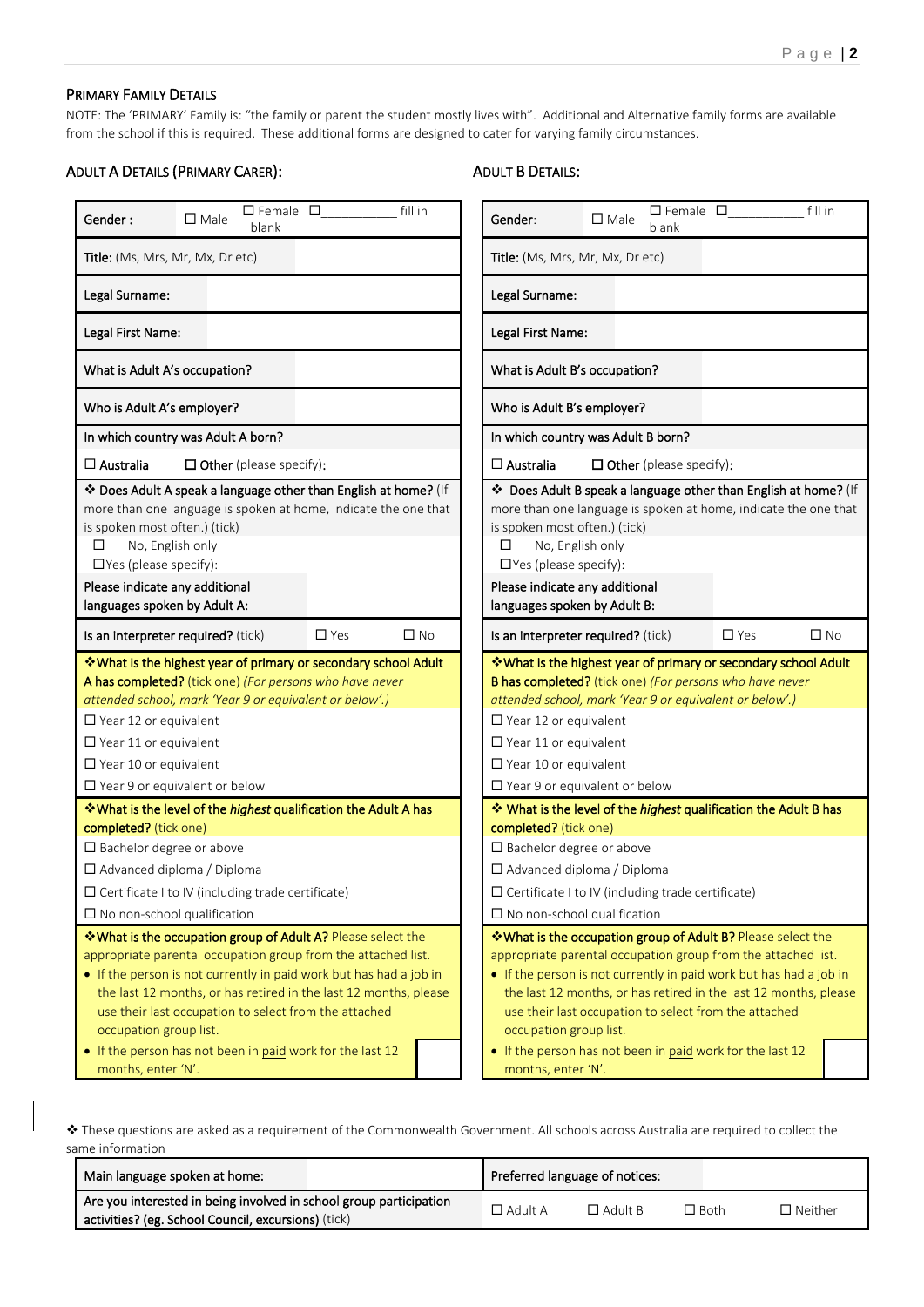## PRIMARY FAMILY CONTACT DETAILS

| <b>ADULT A CONTACT DETAILS:</b>                                   | <b>ADULT B CONTACT DETAILS:</b>                                   |
|-------------------------------------------------------------------|-------------------------------------------------------------------|
| <b>Business Hours:</b>                                            | <b>Business Hours:</b>                                            |
| Can we contact Adult A at work? (tick)                            | Can we contact Adult B at work? (tick)                            |
| $\Box$ Yes                                                        | $\Box$ Yes                                                        |
| $\square$ No                                                      | $\square$ No                                                      |
| Is Adult A usually home during business                           | Is Adult B usually home during business                           |
| $\Box$ Yes                                                        | $\Box$ Yes                                                        |
| $\square$ No                                                      | $\square$ No                                                      |
| hours? (tick)                                                     | hours? (tick)                                                     |
| Work Telephone No:                                                | Work Telephone No:                                                |
| <b>Other Work Contact information:</b>                            | <b>Other Work Contact information:</b>                            |
| <b>After Hours:</b>                                               | <b>After Hours:</b>                                               |
| Is Adult A usually home AFTER business                            | Is Adult B usually home AFTER                                     |
| $\square$ Yes                                                     | $\Box$ Yes                                                        |
| $\square$ No                                                      | $\square$ No                                                      |
| hours? (tick)                                                     | business hours? (tick)                                            |
| Home Telephone No:                                                | Home Telephone No:                                                |
| <b>Other After Hours</b>                                          | <b>Other After Hours</b>                                          |
| <b>Contact Information:</b>                                       | <b>Contact Information:</b>                                       |
| Mobile No:                                                        | Mobile No:                                                        |
| <b>SMS Notifications:</b>                                         | <b>SMS Notifications:</b>                                         |
| $\Box$ Yes                                                        | $\Box$ Yes                                                        |
| $\Box$ No                                                         | $\Box$ No                                                         |
| Adult A's preferred method of contact: (tick one)                 | Adult B's preferred method of contact: (tick one)                 |
| (If Phone is selected, Email shall be used for communication that | (If Phone is selected, Email shall be used for communication that |
| cannot be sent via phone.)                                        | cannot be sent via phone.)                                        |
| $\Box$ Mail                                                       | $\Box$ Mail                                                       |
| $\Box$ Email                                                      | $\square$ Facsimile                                               |
| $\Box$ Phone                                                      | $\square$ Email                                                   |
| $\square$ Facsimile                                               | $\Box$ Phone                                                      |
| Email address:                                                    | Email address:                                                    |
| <b>Email Notifications:</b>                                       | <b>Email Notifications:</b>                                       |
| $\Box$ Yes                                                        | $\Box$ Yes                                                        |
| $\square$ No                                                      | $\square$ No                                                      |
| Fax Number:                                                       | Fax Number:                                                       |

### PRIMARY FAMILY MAILING ADDRESS:

Write "As Above" if the same as Family Home Address

| No. & Street or PO Box |           |  |
|------------------------|-----------|--|
| Suburb:                |           |  |
| State:                 | Postcode: |  |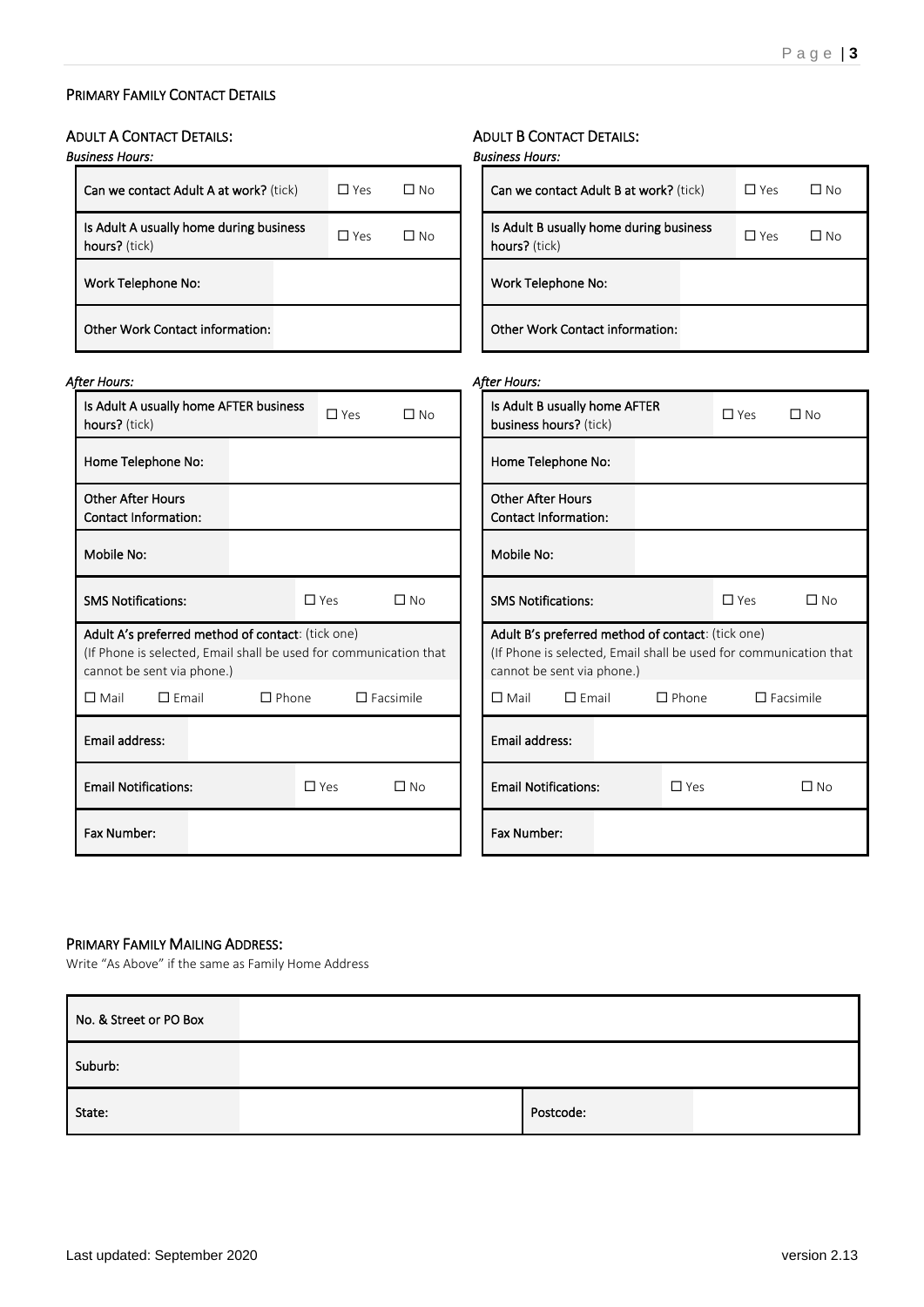## PRIMARY FAMILY DOCTOR DETAILS:

| Doctor's Name                                 |                            | Individual or Group Practice: (tick) | $\Box$ Individual | $\Box$ Group |  |
|-----------------------------------------------|----------------------------|--------------------------------------|-------------------|--------------|--|
| No. & Street or PO Box No.:                   |                            |                                      |                   |              |  |
| Suburb:                                       |                            |                                      |                   |              |  |
| State:                                        |                            |                                      | Postcode:         |              |  |
| Telephone Number                              |                            |                                      | <b>Fax Number</b> |              |  |
| <b>Current Ambulance Subscription: (tick)</b> | $\square$ No<br>$\Box$ Yes | <b>Medicare Number:</b>              |                   |              |  |

#### PRIMARY FAMILY EMERGENCY CONTACTS:

|                | Name | Relationship<br>(Neighbour, Relative, Friend or Other) | Telephone Contact | Language Spoken<br>(If English Write "E") |
|----------------|------|--------------------------------------------------------|-------------------|-------------------------------------------|
|                |      |                                                        |                   |                                           |
| $\overline{2}$ |      |                                                        |                   |                                           |
| 3              |      |                                                        |                   |                                           |
| $\overline{4}$ |      |                                                        |                   |                                           |

#### PRIMARY FAMILY BILLING ADDRESS:

Write "As Above" if the same as Family Home Address

| No. & Street or PO Box |                                  |                          |           |  |
|------------------------|----------------------------------|--------------------------|-----------|--|
| Suburb:                |                                  |                          |           |  |
| State:                 |                                  |                          | Postcode: |  |
| <b>Billing Email</b>   | $\Box$ Adult A<br>$\Box$ Adult B | □ Other (Please Specify) |           |  |

#### OTHER PRIMARY FAMILY DETAILS

|                                                | $\Box$ Parent        | $\Box$ Step-Parent | $\Box$ Adoptive Parent |
|------------------------------------------------|----------------------|--------------------|------------------------|
| Relationship of Adult A to Student: (tick one) | $\Box$ Foster Parent | $\Box$ Host Family | $\Box$ Relative        |
|                                                | $\Box$ Friend        | $\Box$ Self        | $\Box$ Other           |
|                                                | $\Box$ Parent        | $\Box$ Step-Parent | $\Box$ Adoptive Parent |
| Relationship of Adult B to Student: (tick one) | $\Box$ Foster Parent | $\Box$ Host Family |                        |
|                                                |                      |                    | $\Box$ Relative        |

| The student lives with the Primary Family: (tick one) |                                              |                 |                     |                    |                |  |  |  |
|-------------------------------------------------------|----------------------------------------------|-----------------|---------------------|--------------------|----------------|--|--|--|
| $\Box$ Always                                         | $\Box$ Mostly                                | $\Box$ Balanced | $\Box$ Occasionally | $\square$ Never    |                |  |  |  |
|                                                       |                                              |                 |                     |                    |                |  |  |  |
|                                                       | Send Correspondence addressed to: (tick one) | $\Box$ Adult A  | $\Box$ Adult B      | $\Box$ Both Adults | $\Box$ Neither |  |  |  |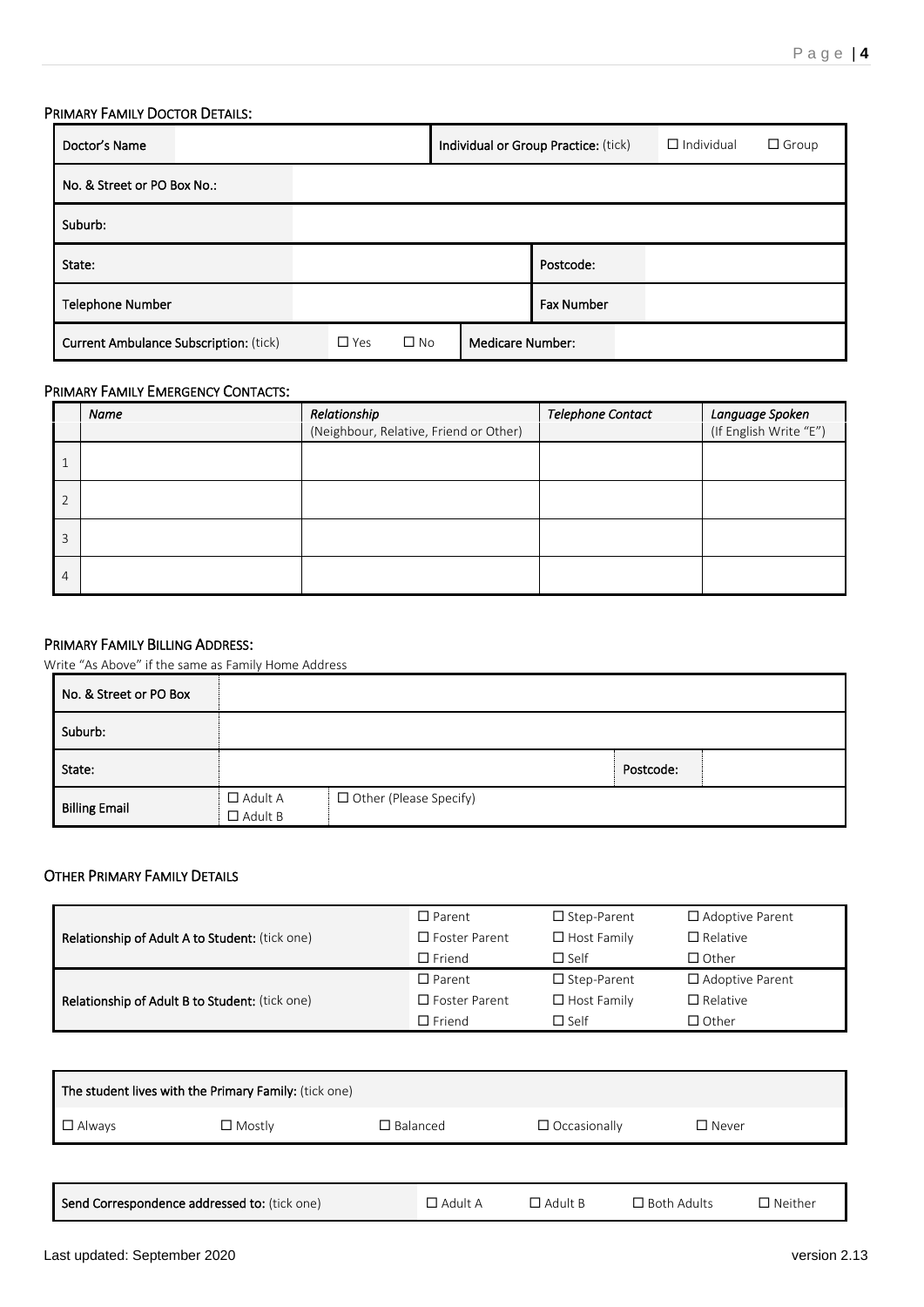#### DEMOGRAPHIC DETAILS OF STUDENT

| ◆ In which country was the student born?                                                                                                                            |                                |                                  |                                                 |                  |              |
|---------------------------------------------------------------------------------------------------------------------------------------------------------------------|--------------------------------|----------------------------------|-------------------------------------------------|------------------|--------------|
| $\Box$ Australia                                                                                                                                                    | $\Box$ Other (please specify): |                                  |                                                 |                  |              |
| Date of arrival in Australia OR Date of return to Australia: (dd-mm-yyyy)                                                                                           |                                |                                  |                                                 |                  |              |
| What is the Residential Status of the student? (tick)                                                                                                               |                                | $\Box$ Permanent                 |                                                 | $\Box$ Temporary |              |
| <b>Basis of Australian Residency:</b>                                                                                                                               |                                |                                  |                                                 |                  |              |
| $\Box$ Eligible for Australian Passport                                                                                                                             |                                | $\Box$ Holds Australian Passport |                                                 |                  |              |
| $\Box$ Holds Permanent Residency Visa                                                                                                                               |                                |                                  |                                                 |                  |              |
| Visa Sub Class:                                                                                                                                                     |                                | Visa Expiry Date: (dd-mm-yyyy)   |                                                 |                  |              |
| Visa Statistical Code: (Required for some sub-classes)                                                                                                              |                                |                                  |                                                 |                  |              |
| International Student ID: (Not required for exchange students)                                                                                                      |                                |                                  |                                                 |                  |              |
| * Does the student speak a language other than English at home? (tick)<br>(If more than one language is spoken at home, indicate the one that is spoken most often) |                                |                                  |                                                 |                  |              |
| $\Box$ No, English only                                                                                                                                             | $\Box$ Yes (please specify):   |                                  |                                                 |                  |              |
| Does the student speak English? (tick)                                                                                                                              |                                |                                  |                                                 | $\Box$ Yes       | $\square$ No |
| Vols the student of Aboriginal or Torres Strait Islander origin? (tick one)                                                                                         |                                |                                  |                                                 |                  |              |
| $\Box$ No                                                                                                                                                           |                                | □ Yes, Aboriginal                |                                                 |                  |              |
| □ Yes, Torres Strait Islander                                                                                                                                       |                                |                                  | □ Yes, Both Aboriginal & Torres Strait Islander |                  |              |
| Is the student a young carer (providing support/care for other family member/s)? (tick one)                                                                         |                                |                                  |                                                 |                  |              |
| $\Box$ No                                                                                                                                                           |                                | $\Box$ Yes                       |                                                 |                  |              |
| What is the student's living arrangements? (tick one):                                                                                                              |                                |                                  |                                                 |                  |              |
| $\Box$ At home with TWO Parents/ Guardians                                                                                                                          |                                |                                  | □ State Arranged Out of Home Care # (See Note)  |                  |              |
| $\Box$ At home with ONE Parent/ Guardian                                                                                                                            |                                | $\Box$ Homeless Youth            |                                                 |                  |              |
| $\Box$ Independent                                                                                                                                                  |                                |                                  |                                                 |                  |              |

# State Arranged Out of Home Care - Students who have been subject to protective intervention by the Department of Health and Human Services and live in alternative care arrangements away from their parents. These DHHS-facilitated care arrangements include living with relatives or friends (kith and kin), living with non-relative families (foster families or adolescent community placements) and living in residential care units with rostered care staff.

Note: Special Schools – please go to section "Travel Details for Special Schools" to enter transport details.

| Beginning of journey to school:<br>Map Type |                   |              |                 | Melway / VicRoads / Country Fire Authority / Other |                    |                                   |  |
|---------------------------------------------|-------------------|--------------|-----------------|----------------------------------------------------|--------------------|-----------------------------------|--|
| Map Number                                  |                   | X Reference  |                 |                                                    |                    | Y Reference                       |  |
| Usual mode of transport to school: (tick)   |                   |              |                 |                                                    |                    |                                   |  |
| $\Box$ Walking                              | $\Box$ School Bus |              | $\square$ Train |                                                    | $\Box$ Driven      | $\Box$ Taxi                       |  |
| $\Box$ Bicycle                              | $\Box$ Public Bus |              | $\square$ Tram  |                                                    | $\Box$ Self Driven | $\Box$ Other                      |  |
| If student drives themself to school:       |                   | Car Reg. No. |                 |                                                    |                    | Distance to School in kilometres: |  |

❖ These questions are asked as a requirement of the Commonwealth Government. All schools across Australia are required to collect the same information.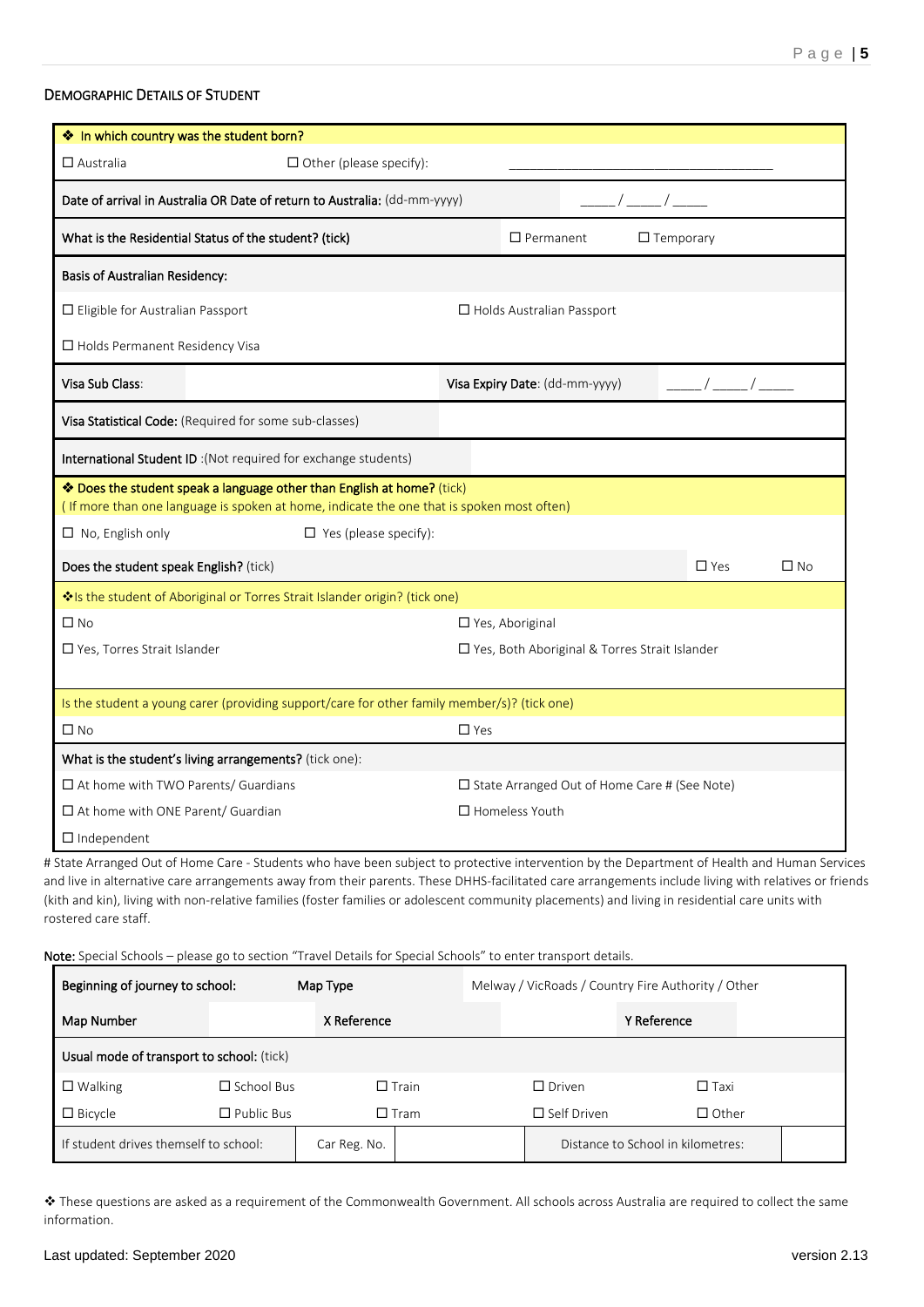#### SCHOOL DETAILS

| Date of first enrolment in an Australian School:                                             |                                                                                                                  |  |                            |                                              |                |           |                |              |
|----------------------------------------------------------------------------------------------|------------------------------------------------------------------------------------------------------------------|--|----------------------------|----------------------------------------------|----------------|-----------|----------------|--------------|
| Name of previous School / Kindergarten :                                                     |                                                                                                                  |  |                            |                                              |                |           |                |              |
| Years of previous education:                                                                 | What was the language of the student's<br>previous education?                                                    |  |                            |                                              |                |           |                |              |
|                                                                                              | Does the student have a Victorian Student Number (VSN)?                                                          |  |                            |                                              |                |           |                |              |
| Yes, but the VSN is unknown<br>Yes.<br>П<br>$\Box$<br>Please specify:<br>a VSN.<br>manananan |                                                                                                                  |  |                            | $\Box$ No. The student has never been issued |                |           |                |              |
| Years of interruption to education:<br>year? (tick)                                          |                                                                                                                  |  | Is the student repeating a | $\Box$ Yes                                   |                | $\Box$ No |                |              |
| Will the student be attending this school full time? (tick)                                  |                                                                                                                  |  |                            |                                              | П.<br>Yes      |           | <b>No</b><br>п |              |
|                                                                                              | If No, what will be the time fraction that the student will be attending this school? (i.e: $0.8 = 4$ days/week) |  |                            |                                              |                |           |                |              |
| Other school Name:                                                                           |                                                                                                                  |  |                            | Time fraction:                               | $\mathbf{0}$ . | Enrolled: | $\Box$ Yes     | $\square$ No |
| Other school Name:                                                                           |                                                                                                                  |  |                            | Time fraction:                               | $\Omega$ .     | Enrolled: | $\Box$ Yes     | $\square$ No |

## CONDITIONAL ENROLMENT DETAILS

In some circumstances a child may be enrolled conditionally, particularly if the required enrolment documentation to determine the shared parental responsibility arrangements for a child is not provided. Please refer to the School Policy & Advisory Library for more information <https://www2.education.vic.gov.au/pal/enrolment/policy>

| <b>Enrolment conditions</b> |  |  |
|-----------------------------|--|--|
|                             |  |  |
|                             |  |  |

## OFFICE USE ONLY

| Has the documentation been provided and retained on school records? | $\square$ Yes | $\square$ No |
|---------------------------------------------------------------------|---------------|--------------|
| Have the conditions been met to complete the enrolment?             | ∃ Yes         | $\square$ No |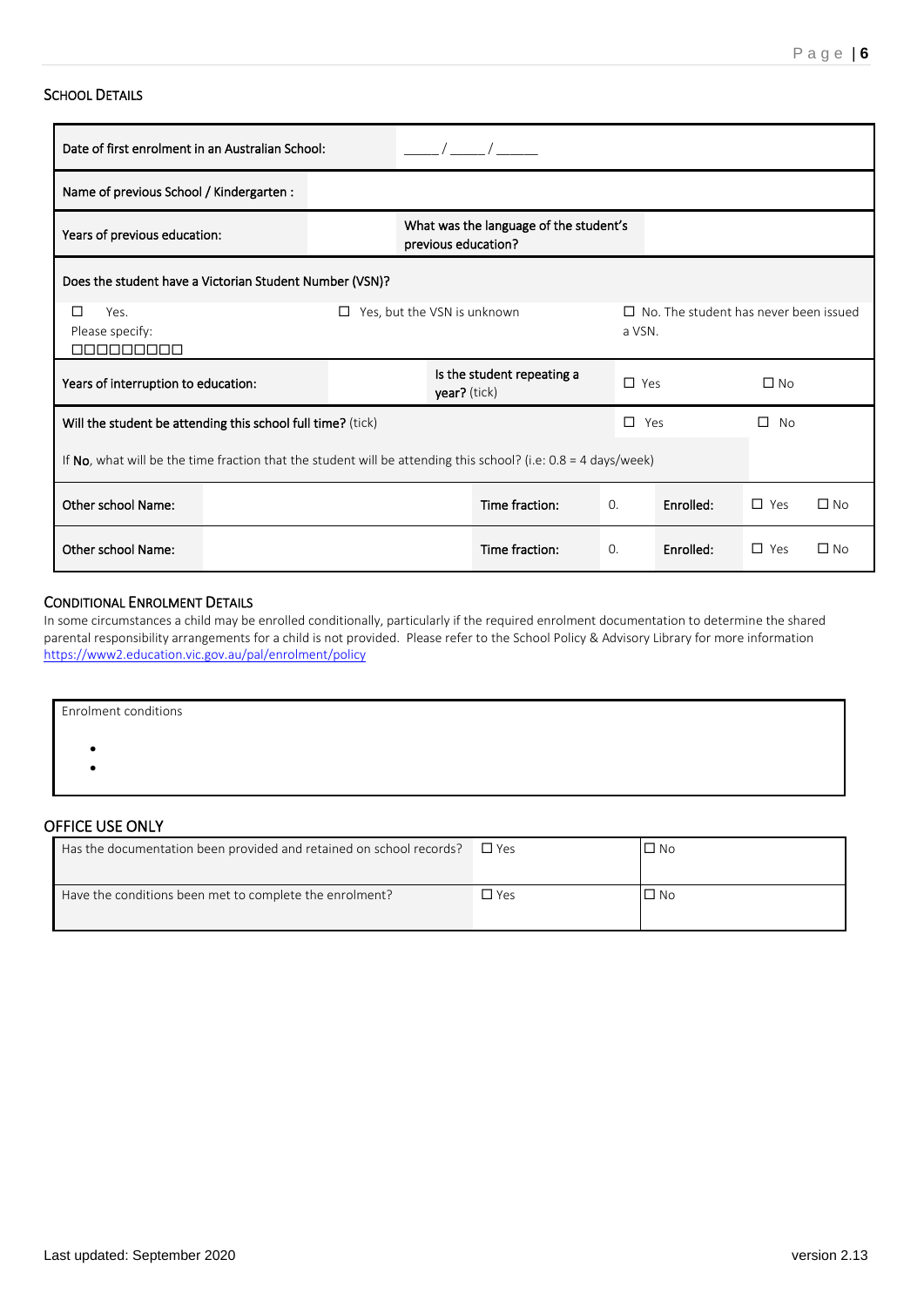#### STUDENT ACCESS OR ACTIVITY RESTRICTIONS DETAILS

| $\Box$ Yes (If Yes, then complete the<br>$\Box$ No (If No, move to the<br>following questions and present a<br>immunisation / medical condition<br>Is there an Access Alert for the student? (tick)<br>current copy of the document to the<br>details questions.)<br>school.)<br>Intervention Order<br>$\Box$ Protection Order<br><b>Access Type:</b> (tick)<br>$\Box$ Parenting Order<br>$\Box$ Parenting Plan<br>П.<br>$\Box$ Witness Protection<br>$\Box$ Informal Carer Stat Dec<br>$\Box$ DHHS Authorisation<br>$\Box$ Other<br>Program Order<br>Describe any Access Restriction:<br>$\Box$ No<br>$\Box$ Yes<br>Is there an Activity Alert for the student? (tick)<br>If Yes, then describe the Activity Restriction: | Is the student at risk? |  | $\Box$ Yes | $\square$ No |  |
|----------------------------------------------------------------------------------------------------------------------------------------------------------------------------------------------------------------------------------------------------------------------------------------------------------------------------------------------------------------------------------------------------------------------------------------------------------------------------------------------------------------------------------------------------------------------------------------------------------------------------------------------------------------------------------------------------------------------------|-------------------------|--|------------|--------------|--|
|                                                                                                                                                                                                                                                                                                                                                                                                                                                                                                                                                                                                                                                                                                                            |                         |  |            |              |  |
|                                                                                                                                                                                                                                                                                                                                                                                                                                                                                                                                                                                                                                                                                                                            |                         |  |            |              |  |
|                                                                                                                                                                                                                                                                                                                                                                                                                                                                                                                                                                                                                                                                                                                            |                         |  |            |              |  |
|                                                                                                                                                                                                                                                                                                                                                                                                                                                                                                                                                                                                                                                                                                                            |                         |  |            |              |  |
|                                                                                                                                                                                                                                                                                                                                                                                                                                                                                                                                                                                                                                                                                                                            |                         |  |            |              |  |
|                                                                                                                                                                                                                                                                                                                                                                                                                                                                                                                                                                                                                                                                                                                            |                         |  |            |              |  |
|                                                                                                                                                                                                                                                                                                                                                                                                                                                                                                                                                                                                                                                                                                                            | OFFICE USE ONLY         |  |            |              |  |
| Current custody document placed on student file?                                                                                                                                                                                                                                                                                                                                                                                                                                                                                                                                                                                                                                                                           |                         |  | $\Box$ Yes | $\square$ No |  |

In the event of illness or injury to my child whilst at school, on an excursion, or travelling to or from school; I authorise the Principal or teacher-incharge of my child, where the Principal or teacher-in-charge is unable to contact me, or it is otherwise impracticable to contact me to: (cross out any unacceptable statement)

- consent to my child receiving such medical or surgical attention as may be deemed necessary by a medical practitioner,
- administer such first aid as the Principal or staff member may judge to be reasonably necessary.

|  | Signature of Parent/Guardian: |
|--|-------------------------------|

Date:  $\frac{1}{\sqrt{2\pi}}$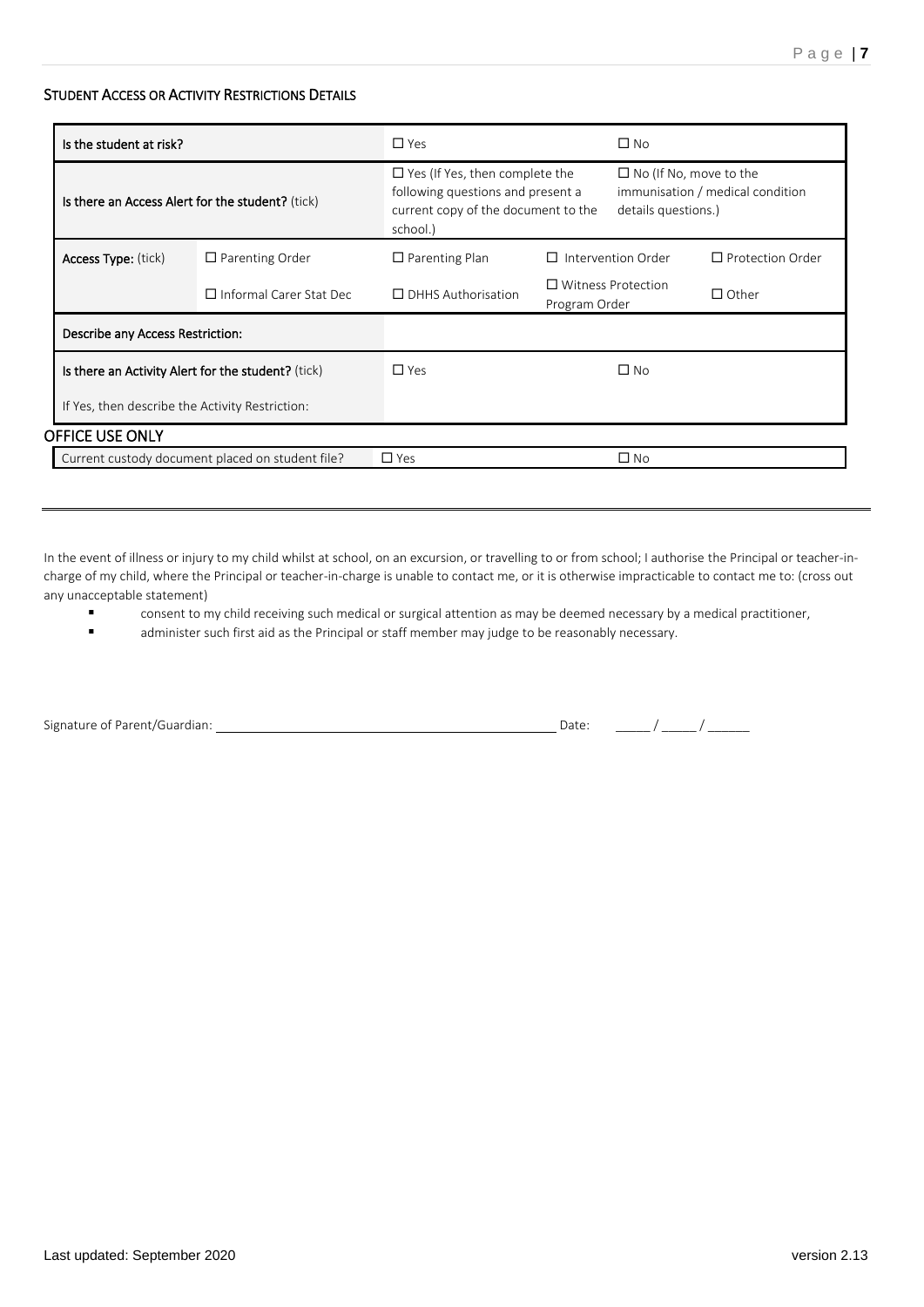# STUDENT MEDICAL DETAILS

|  | <b>MEDICAL CONDITION DETAILS:</b> |
|--|-----------------------------------|
|--|-----------------------------------|

| Does the student suffer from any of the following                                                           | Hearing: | $\Box$ Yes | $\Box$ No | Vision    | $\Box$ Yes | ON C        |
|-------------------------------------------------------------------------------------------------------------|----------|------------|-----------|-----------|------------|-------------|
| <b>impairments?</b> (tick)                                                                                  | Speech:  | $\Box$ Yes | $\Box$ No | Mobility: | □ Yes      | $\nabla$ No |
| <b>Does the student suffer from Asthma?</b> (tick) If No, please go to the Other Medical Conditions section |          |            |           |           | □ Yes      | ON L'       |

## ASTHMA MEDICAL CONDITION DETAILS:

Answer the following questions ONLY if the student suffers from any asthma medical conditions.

| Please indicate if the student suffers from any of the following<br>symptoms: (tick)                     |                                  |                     |                |                              |                             | If my child displays any of these symptoms please: (tick) |              |                  |
|----------------------------------------------------------------------------------------------------------|----------------------------------|---------------------|----------------|------------------------------|-----------------------------|-----------------------------------------------------------|--------------|------------------|
| $\Box$ Cough                                                                                             |                                  |                     |                | Inform Doctor                |                             |                                                           | $\Box$ Yes   | $\Box$ No        |
| $\Box$ Difficulty Breathing                                                                              |                                  |                     |                | Inform Emergency Contact     |                             |                                                           | $\Box$ Yes   | $\square$ No     |
| $\square$ Wheeze                                                                                         |                                  |                     |                | <b>Administer Medication</b> |                             |                                                           | $\Box$ Yes   | $\square$ No     |
| $\Box$ Exhibits symptoms after exertion                                                                  |                                  |                     |                | Other Medical Action         |                             |                                                           | $\Box$ Yes   | $\square$ No     |
| $\Box$ Tight Chest                                                                                       |                                  |                     |                | If yes, please specify:      |                             |                                                           |              |                  |
| Has an Asthma Management Plan been provided to School?                                                   |                                  |                     |                |                              |                             |                                                           | $\Box$ Yes   | $\square$ No     |
| Does the student take medication? (tick)                                                                 |                                  | $\Box$ Yes          | $\square$ No   |                              | Name of medication taken:   |                                                           |              |                  |
| Is the medication taken regularly by the student (preventive) or only in response to<br>symptoms? (tick) |                                  |                     |                |                              |                             | $\Box$ Preventative                                       |              | $\Box$ Response  |
| Indicate the usual dosage of<br>medication taken:                                                        |                                  |                     |                | medication is taken:         | Indicate how frequently the |                                                           |              |                  |
| <b>Medication is usually administered by:</b> (tick)                                                     |                                  |                     | $\Box$ Student |                              | $\Box$ Nurse                | $\Box$ Teacher                                            | $\Box$ Other |                  |
| <b>Medication is stored:</b> (tick)                                                                      |                                  | $\Box$ with Student |                | $\Box$ with Nurse            |                             | $\Box$ Fridge in Staff Room                               |              | $\Box$ Elsewhere |
| Dosage time                                                                                              | <b>Reminder required?</b> (tick) |                     | $\Box$ Yes     | $\square$ No                 | Poison Rating               |                                                           |              |                  |

#### OTHER MEDICAL CONDITIONS

(More copies of the other medical condition forms are available on request from the school.)

| Does the student have any other medical condition? (tick)                                                |                                  |                          |                              |                                                                             |                                        | $\Box$ Yes               | $\Box$ No                    |
|----------------------------------------------------------------------------------------------------------|----------------------------------|--------------------------|------------------------------|-----------------------------------------------------------------------------|----------------------------------------|--------------------------|------------------------------|
| If yes, please specify:                                                                                  |                                  |                          |                              |                                                                             |                                        |                          |                              |
| Symptoms:                                                                                                |                                  |                          |                              |                                                                             |                                        |                          |                              |
| If my child displays any of the symptoms above please: (tick)                                            |                                  |                          |                              |                                                                             |                                        |                          |                              |
| Inform Doctor<br>Administer Medication                                                                   |                                  | $\Box$ Yes<br>$\Box$ Yes | $\square$ No<br>$\square$ No | Inform Emergency Contact<br>Other Medical Action<br>If yes, please specify: |                                        | $\Box$ Yes<br>$\Box$ Yes | $\square$ No<br>$\square$ No |
| Does the student take medication? (tick)                                                                 |                                  | $\Box$ Yes               | $\square$ No                 | Name of medication taken:                                                   |                                        |                          |                              |
| Is the medication taken regularly by the student (preventive) or only in response to<br>symptoms? (tick) |                                  |                          |                              |                                                                             | $\Box$ Preventative                    | $\Box$ Response          |                              |
| Indicate the usual dosage of medication<br>taken:                                                        |                                  |                          |                              | is taken:                                                                   | Indicate how frequently the medication |                          |                              |
| Medication is usually administered by: (tick)                                                            |                                  |                          | $\Box$ Student               | $\Box$ Nurse                                                                | Teacher                                | $\Box$ Other             |                              |
| <b>Medication is stored:</b> (tick)                                                                      |                                  | $\Box$ with Student      |                              | $\square$ with Nurse                                                        | $\Box$ Fridge in Staff Room            | $\Box$ Elsewhere         |                              |
| Dosage time                                                                                              | <b>Reminder required?</b> (tick) |                          | $\Box$ Yes                   | $\square$ No                                                                | Poison Rating                          |                          |                              |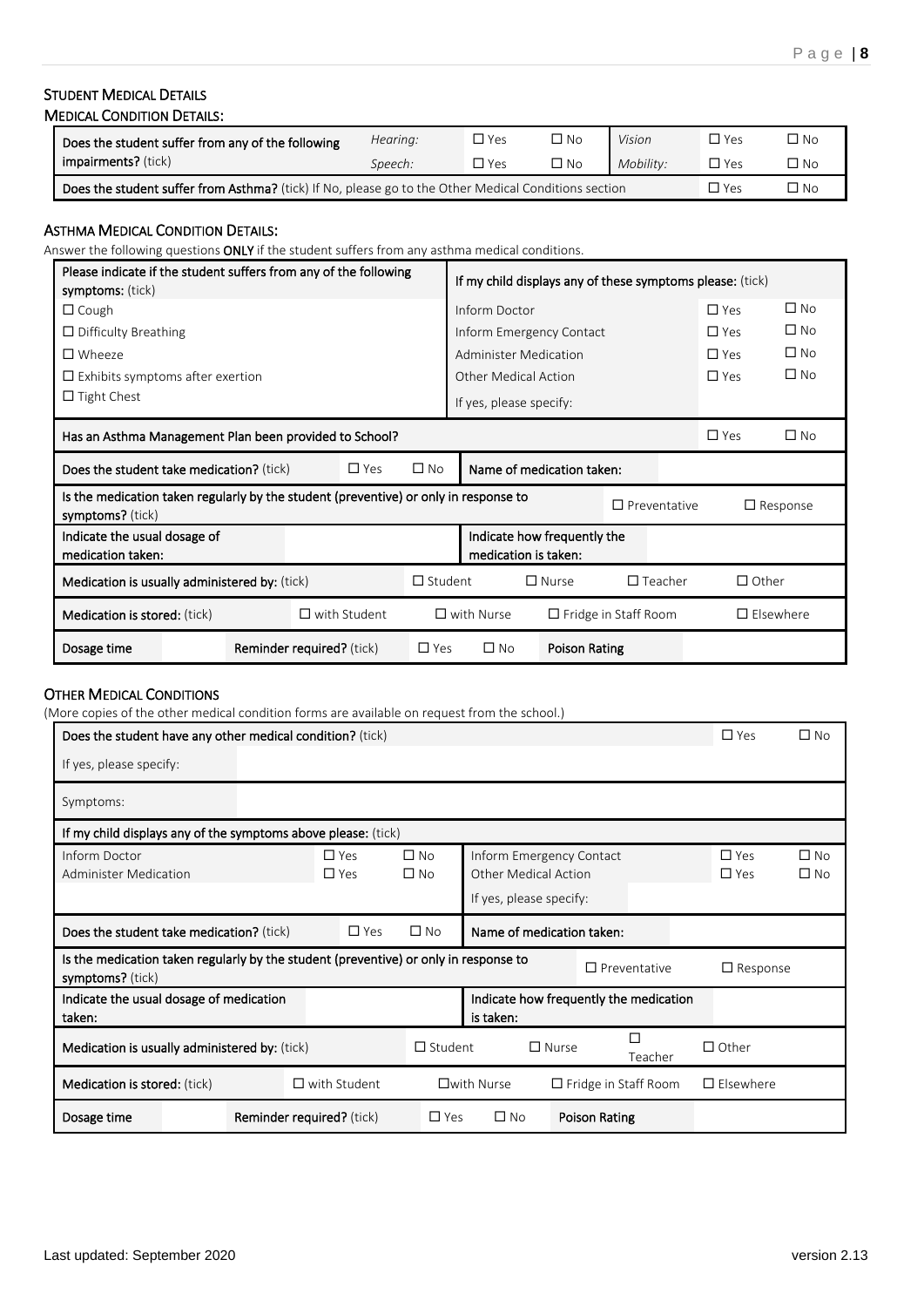#### STUDENT DOCTOR DETAILS

The following details should only be provided if this student has a Doctor and/or Medicare number different to the Primary Family.

| Doctor's Name:                       |                   |                   |              |
|--------------------------------------|-------------------|-------------------|--------------|
| Individual or Group Practice: (tick) |                   | $\Box$ Individual | $\Box$ Group |
| No. & Street or PO Box No.:          |                   |                   |              |
| Suburb:                              |                   |                   |              |
| State:                               | Postcode:         |                   |              |
| <b>Telephone Number</b>              | <b>Fax Number</b> |                   |              |
| <b>Student Medicare Number:</b>      |                   |                   |              |

#### STUDENT EMERGENCY CONTACTS

This section should ONLY be filled out if THIS student has emergency contacts other than the Prime Family Emergency Contacts.

| Name | Relationship<br>(Neighbour, Relative, Friend or Other) | Language Spoken<br>(If English Write "E") | <b>Telephone Contact</b> |
|------|--------------------------------------------------------|-------------------------------------------|--------------------------|
|      |                                                        |                                           |                          |
|      |                                                        |                                           |                          |

Thank you for taking the time to complete this Student Enrolment form. We understand that the information you have provided is confidential and will be treated as such, but the details are required to enable staff to properly enrol your child at our school.

I certify that the information contained within this form is correct.

Signature of Parent/Guardian: Date: \_\_\_\_\_ / \_\_\_\_\_ / \_\_\_\_\_\_